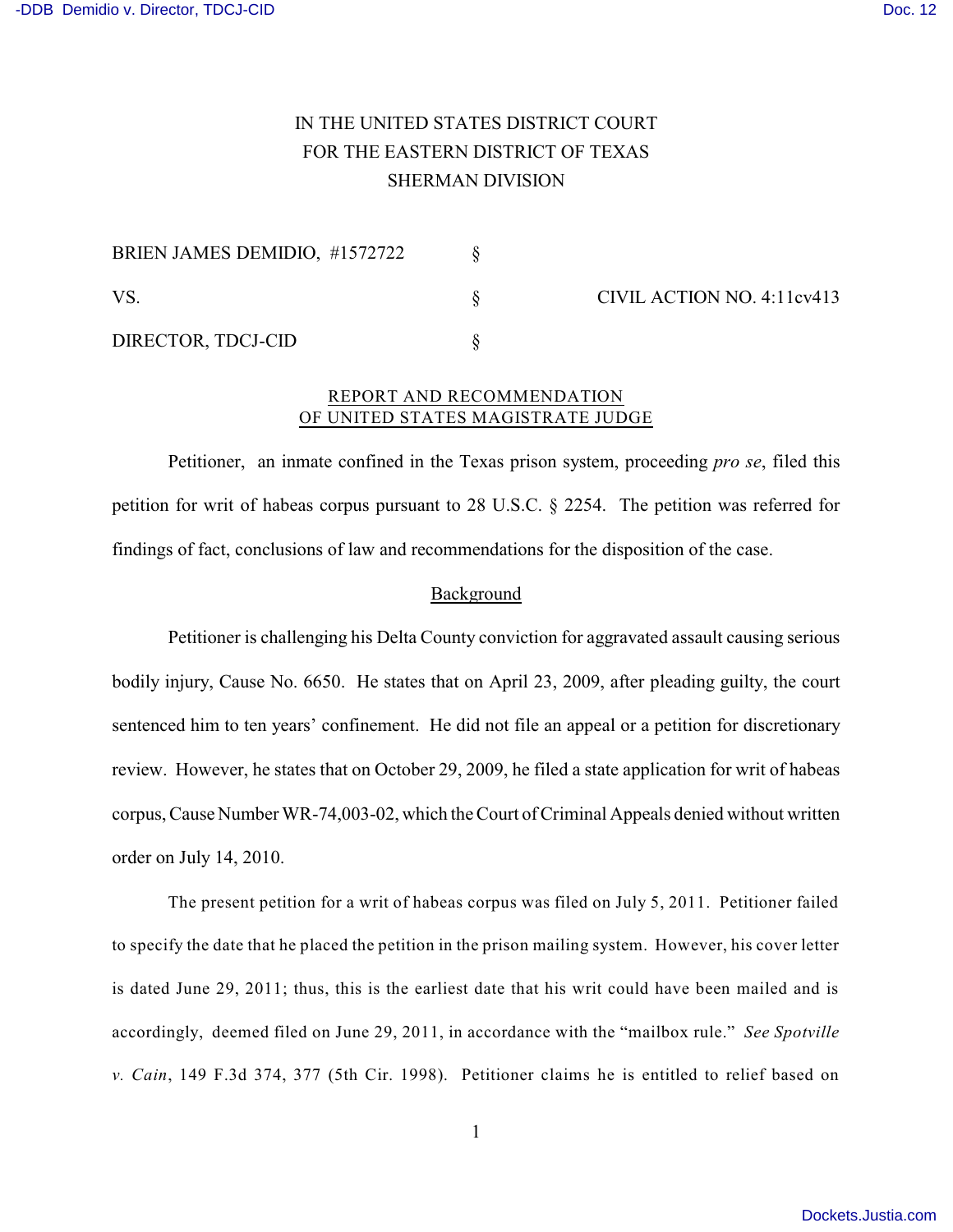insufficient evidence, a defective indictment, ineffective assistance of counsel at trial, trial court's abuse of discretion, and an illegal sentence. The Director was not ordered to file a Response.

#### Antiterrorism and Effective Death Penalty Act of 1996

On April 24, 1996, the Antiterrorism and Effective Death Penalty Act of 1996 (AEDPA) was signed into law. The law made several changes to the federal habeas corpus statutes, including the addition of a one year statute of limitations. 28 U.S.C.  $\S$  2244(d)(1). The AEDPA provides that the one year limitations period shall run from the latest of four possible situations: the date a judgment becomes final by the conclusion of direct review or the expiration of the time for seeking such review; the date an impediment to filing created by the State is removed; the date in which a constitutional right has been initially recognized by the Supreme Court and made retroactively applicable to cases on collateral review; or the date on which the factual predicate of the claim or claims presented could have been discovered through the exercise of due diligence. *Id*. at §  $2244(d)(1)(A)-D$ . The AEDPA also provides that the time during which a properly filed application for State post-conviction or other collateral review with respect to the pertinent judgment or claim is pending shall not be counted toward any period of limitation. *Id*. at 2244(d)(2). 1

In the present case, Petitioner is challenging his conviction of April 23, 2009. The appropriate limitations provision is  $\S 2244(d)(1)(A)$ , which states that the statute of limitations started running when the conviction became final. Petitioner did not file an appeal; thus, his conviction became final thirty (30) days later, on May 23, 2009, after the period during which he could have filed a notice of appeal. Tex. R. App. P. 26.2(a)(1). Accordingly, the present petition

<sup>&</sup>lt;sup>1</sup> The Fifth Circuit discussed the approach that should be taken in applying the AEDPA one year statute of limitations in *Flanagan v. Johnson*, 154 F.3d 196 (5th Cir. 1998) and *Fields v. Johnson*, 159 F.3d 914 (5th Cir. 1998).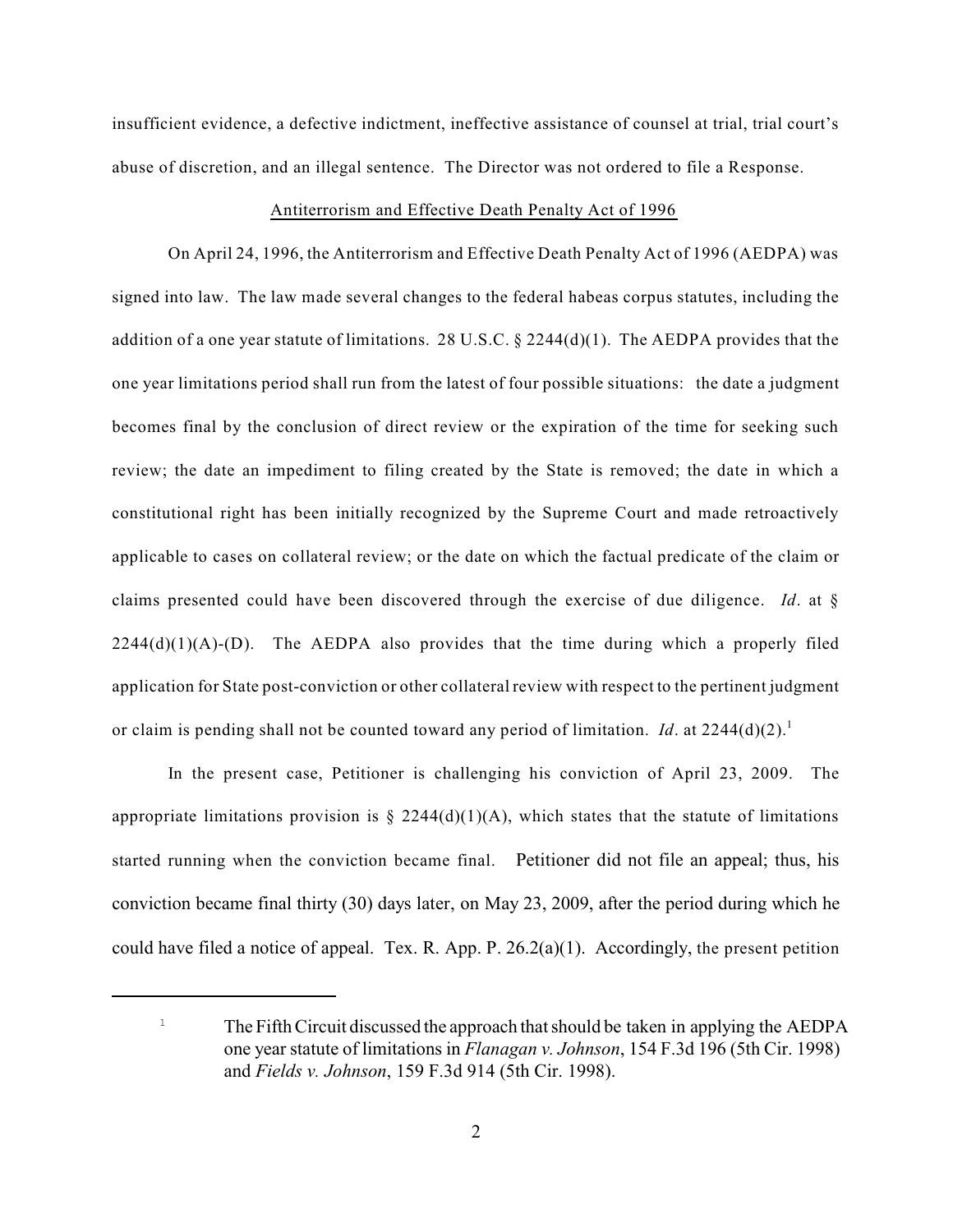was due no later than May 23, 2010, in the absence of tolling provisions. It was not filed until June 29, 2011 – more than thirteen months beyond the deadline.

The provisions of 28 U.S.C.  $\S$  2244(d)(2) provide that the time during which a properly filed application forstate post-conviction or other collateral review is pending shall not be counted toward any period of limitation. Petitioner filed an application for writ of habeas corpus in state court on October 29, 2009. The Texas Court of Criminal Appeals denied it without written order on July 14, 2010. It was pending 258 days. Accordingly, Petitioner's statutory deadline was extended 258 days - from May 23, 2010 to February 5, 2011. The present petition was not filed until June 29, 2011 – 144 days beyond the statutory deadline.

Petitioner responded to this Court's order to reply to the fact that the petition was not timely filed. He does not argue that his petition was timely, but seems to assert that he is entitled to equitable tolling. The United States Supreme Court recently confirmed that the AEDPA statute of limitation is not a jurisdictional bar, and it is subject to equitable tolling. *Holland v. Florida*, 560 U.S. —, 130 S. Ct. 2549, 2560, 177 L. Ed.2d 130 (2010). "A habeas petitioner is entitled to equitable tolling only if he shows '(1) that he has been pursuing his rights diligently, and (2) that some extraordinary circumstance stood in his way' and prevented timely filing." *Mathis v. Thaler*, 616 F.3d 461, 474 ( $5^{th}$  Cir. 2010) (quoting *Holland*, 130 S. Ct. at 2562). "Courts must consider the individual facts and circumstances of each case in determining whether equitable tolling is appropriate." Alexander v. Cockrell, 294 F.3d 626, 629 (5<sup>th</sup> Cir. 20902). The petitioner bears the burden of proving that he is entitled to equitable tolling. *Phillips v. Donnelly*, 216 F.3d 508, 511 (5 th Cir. 2000).

The Fifth Circuit has held that the district court has the power to equitably toll the limitations period in "extraordinary circumstances." *Cantu-Tzin v. Johnson*, 162 F.3d 295, 299 (5th Cir.1998).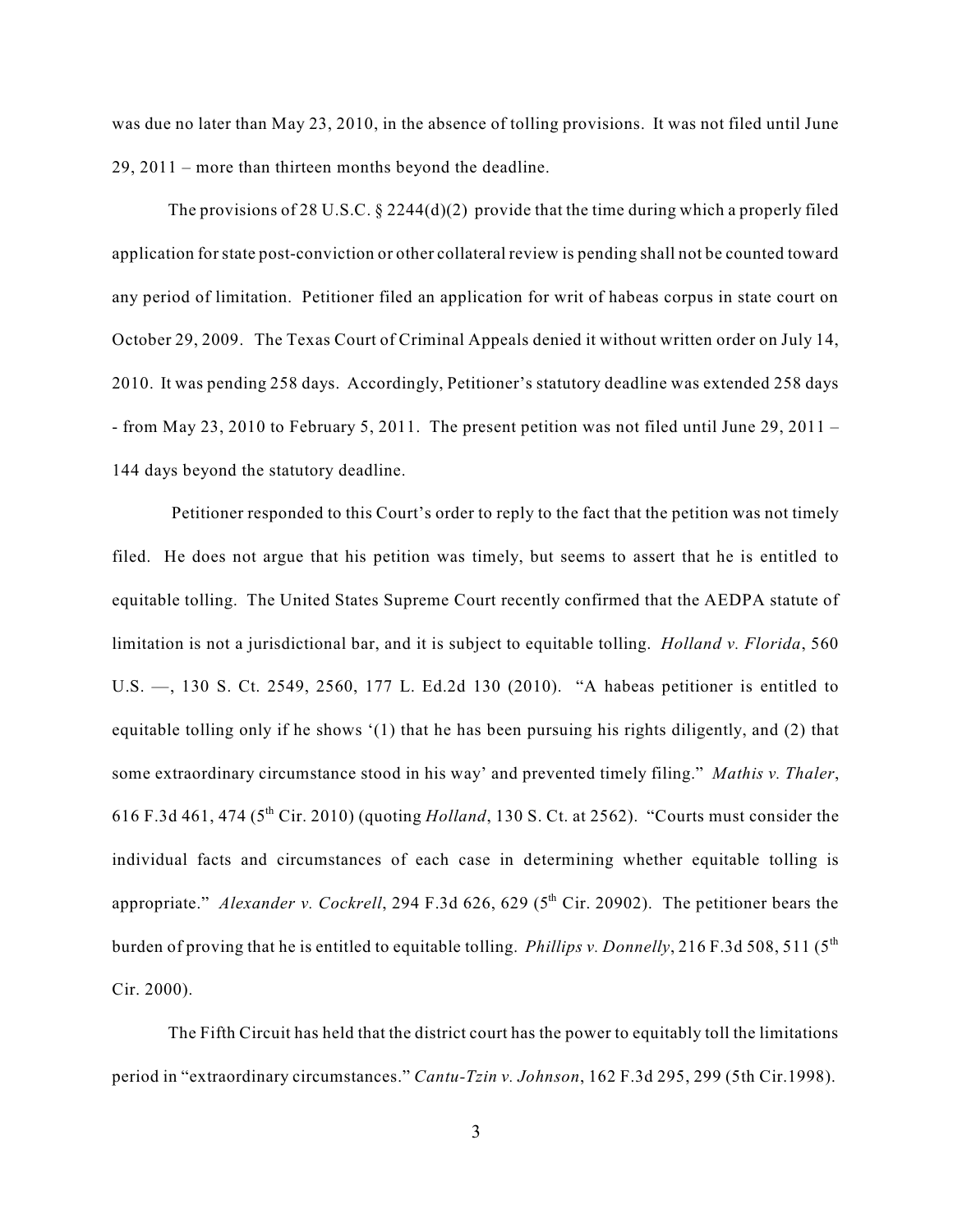In order to qualify for such equitable tolling, the petitioner must present "rare and exceptional circumstances." *Davis v. Johnson*, 158 F.3d 806, 810-11 (5th Cir.1998). In making this determination, it should be noted that the Fifth Circuit has expressly held that proceeding *pro se,* illiteracy, deafness, lack of legal training, unfamiliarity with the legal process, and claims of actual innocence are insufficient reasons to equitably toll the statute of limitations. *Felder v. Johnson*, 204 F.3d 168, 173 (5th Cir.2000).

As a general rule, equitable tolling has historically been limited to situations where the petitioner "has actively pursued his judicial remedies by filing a defective proceeding during the statutory period, or where the [petitioner] has been induced or tricked by his adversary's misconduct into allowing the filing deadline to pass." *Irwin v. Dep't of Veterans Affairs*, 498 U.S. 89, 96, 111 S. Ct. 453, 112 L. Ed.2d 435 (1990). Furthermore, equitable tolling cannot be used to thwart the intent of Congress in enacting the limitations period. *See Davis*, 158 F.3d at 811 (noting that "rare and exceptional circumstances" are required). At the same time, the Court is aware that dismissal of a first federal habeas petition is a "particularly serious matter, for that dismissal denies the petitioner the protections of the Great Writ entirely, risking injury to an important interest in human liberty." *Lonchar v. Thomas,* 517 U.S. 314, 324, 116 S. Ct. 1293, 134 L. Ed.2d 440 (1996).

In this case, Petitioner claims that equitable tolling is warranted because he is actually innocent. However, claims of actual innocence do not preclude the dismissal of a petition that is untimely filed. *Cousin v. Lensing*, 310 F.3d 843, 849 (5<sup>th</sup> Cir. 2002); *Felder v. Johnson*, 204 F.3d 168, 171 ( $5<sup>th</sup>$  Cir. 2000). Petitioner has not shown that he exercised reasonable diligence nor has he shown rare and extraordinary circumstances that prevented him from timely filing. Consequently, the petition should be dismissed as time-barred.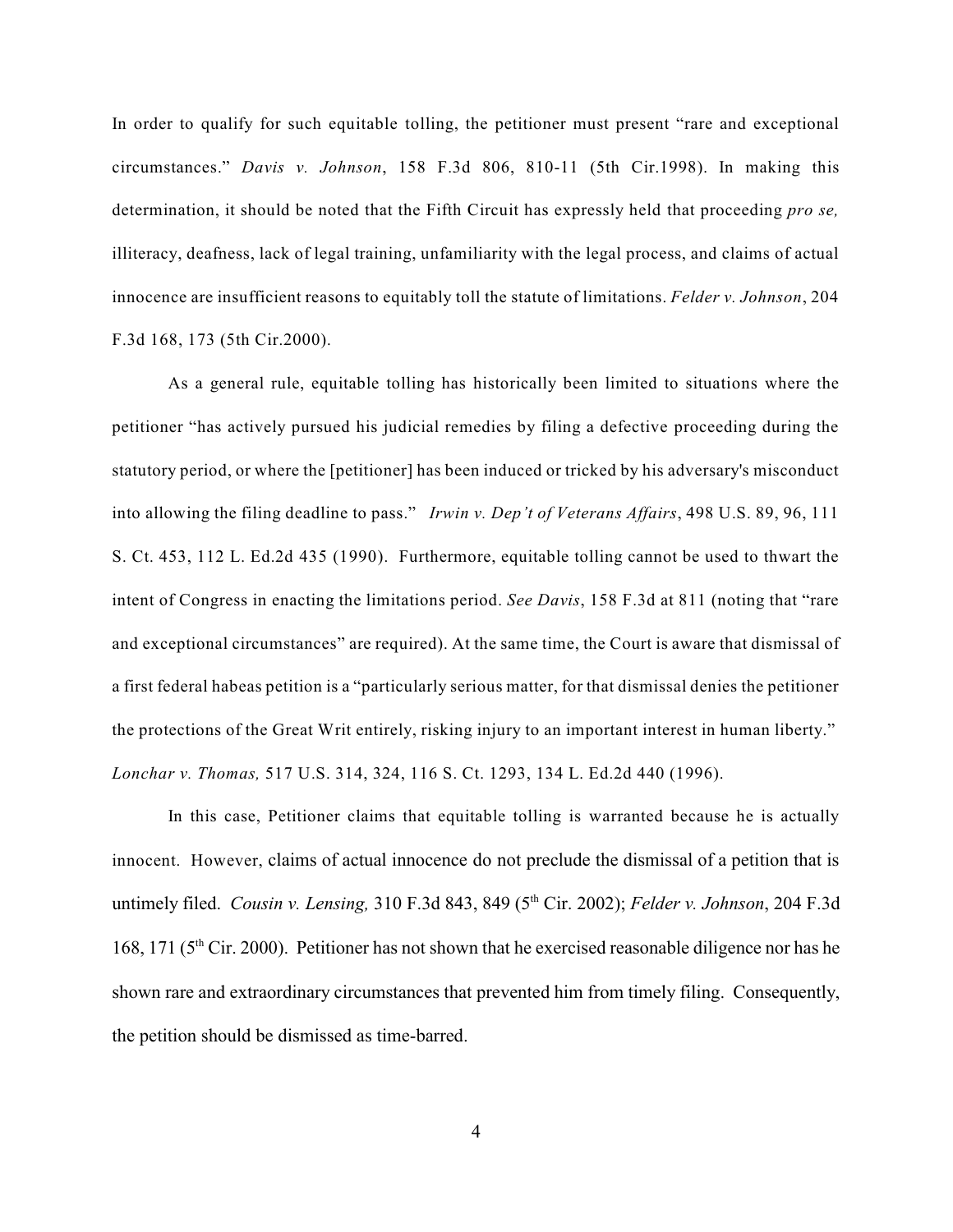### Certificate of Appealability

An appeal may not be taken to the court of appeals from a final order in a proceeding under § 2254 "unless a circuit justice or judge issues a certificate of appealability." 28 U.S.C. §  $2253(c)(1)(B)$ . Although Petitioner has not yet filed a notice of appeal, it is respectfully recommended that this Court, nonetheless, address whether he would be entitled to a certificate of appealability. *See Alexander v. Johnson*, 211 F.3d 895, 898 (5th Cir. 2000) (A district court may *sua sponte* rule on a certificate of appealability because "the district court that denies a petitioner relief is in the best position to determine whether the petitioner has made a substantial showing of a denial of a constitutional right on the issues before the court. Further briefing and argument on the very issues the court has just ruled on would be repetitious.").

A certificate of appealability may issue only if a petitioner has made a substantial showing of the denial of a constitutional right. 28 U.S.C. § 2253(c)(2). The Supreme Court fully explained the requirement associated with a "substantial showing of the denial of a constitutional right" in *Slack v. McDaniel*, 529 U.S. 473, 484, 120 S. Ct. 1595, 1603-04, 146 L. Ed.2d 542 (2000). In cases where a district court rejected a petitioner's constitutional claims on the merits, "the petitioner must demonstrate that reasonable jurists would find the district court's assessment of the constitutional claims debatable or wrong." *Id.*; *Henry v. Cockrell*, 327 F.3d 429, 431 (5th Cir. 2003). "When a district court denies a habeas petition on procedural grounds without reaching the petitioner's underlying constitutional claim, a COA should issue when the petitioner shows, at least, that jurists of reason would find it debatable whether the petition states a valid claim of the denial of a constitutional right and that jurists of reason would find it debatable whether the district court was correct in its procedural ruling." *Id.*